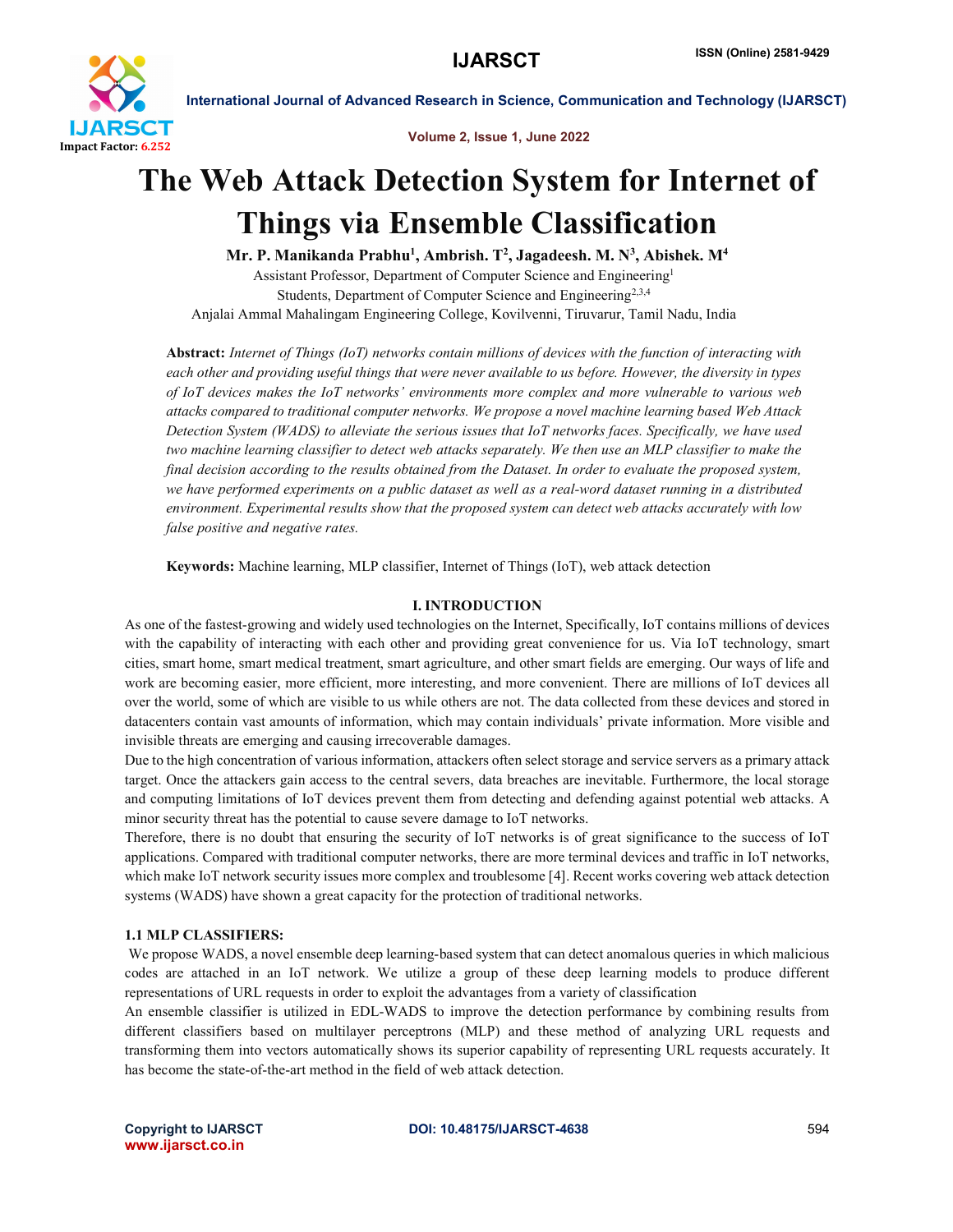



## Volume 2, Issue 1, June 2022



Fig 1 MLP Classifier Process Flow

## II. LITERATURE REVIEW

A literature review is a body of text that aims to review the critical points of current knowledge on and/or methodological approaches to a particular topic. It is secondary sources and discusses published information in a particular subject area and sometimes information in a particular subject area within a certain time period. Usually, it has an organizational pattern and combines both summary and synthesis.

The method based on deep learning makes full use of the advantages of big data analysis and can detect web attacks more comprehensively and accurately. Ma et al. [18] used static features and evaluated the methods with the Naive Bayes model, support vector machine (SVM), and logistic regression (LR). The results show the deep learning model's capacity of identifying web attack through these static features. Also, Kar et al.[2] proposed a system for web attack detection, in which the method based on statistical characteristics is used to represent URL requests, and a novel deep learning model is used to do classification task. The results achieved a high accuracy of 96.37%. Compared with the traditional detection method, deep learning approaches based on statistical characteristics make a significant increase in the result accuracy. These features depend on statistical characteristics of syntax trees generated by semantic analysis and syntactic analysis instead of raw requests. Lee et al. [19] proposed a novel method to detect SQL injection with removing values of SQL queries and comparing them with predetermined syntactic rules [11] used semantic tools to get a syntax tree from URL requests and defined various of statistical characteristics based on the syntax tree. Experimental results showed that their approach achieved promising performance in web attack detection.

### III. PRPOSED SYSTEM

The feature learning module is applied to analyze URL requests and transform them into vectors with anomaly information attached. The deep learning models module is composed of three independent deep learning models for classification .The comprehensive decision module is utilized to combine those parallel results in order to obtain the final results for detection .The fine-tuning and updates module is designed to pretrain updates classifiers.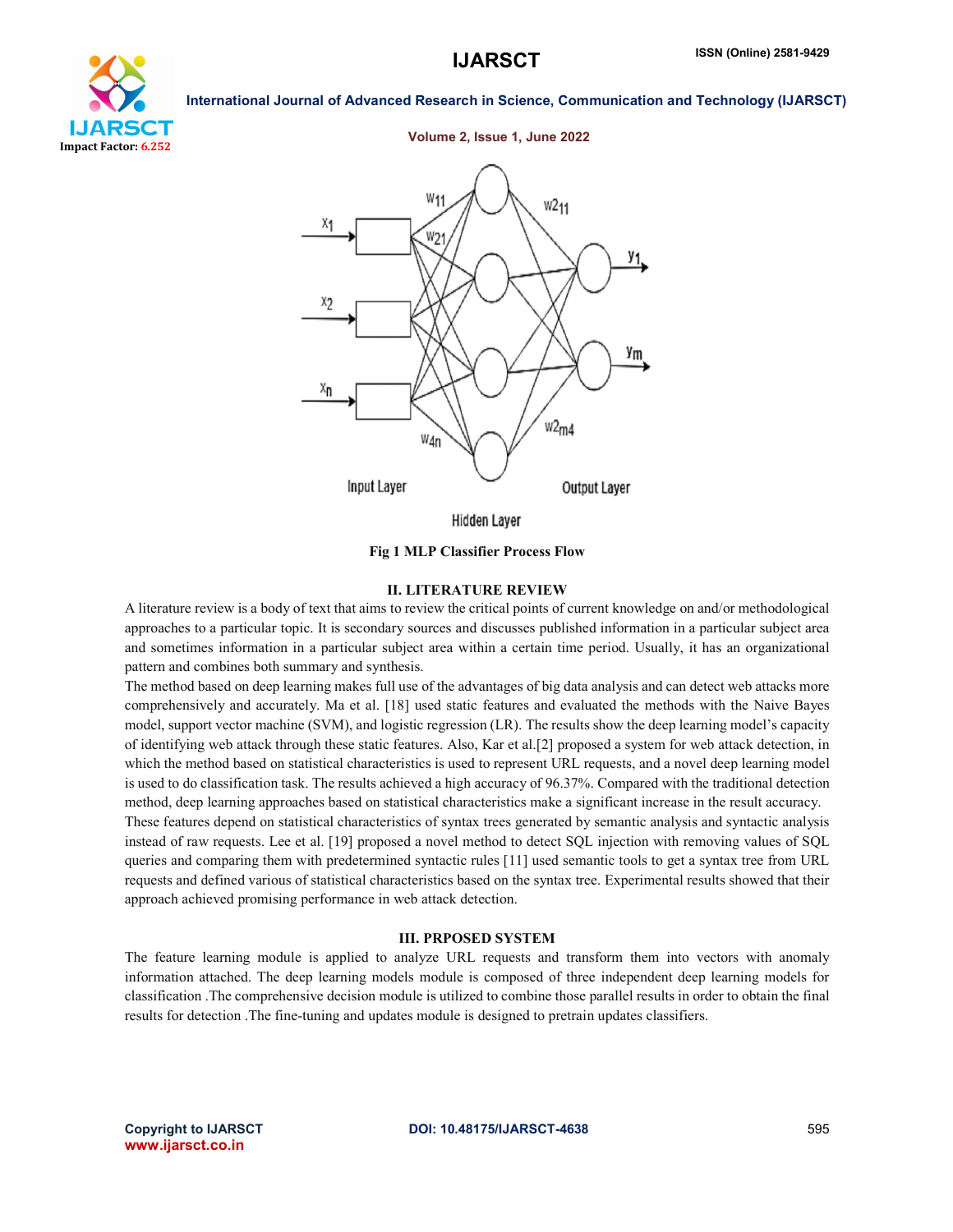# ea r Impact Factor: 6.252

International Journal of Advanced Research in Science, Communication and Technology (IJARSCT)

## Volume 2, Issue 1, June 2022



## Fig 2 System Architecture of Proposed Model



Fig 3 Use case diagram of the proposed system

## IV. MODULE DESCRIPTION

Proposed System Modules

- Dataset Collection
- Pre-processing
- Feature Extraction

## 4.1 Dataset Collection

The CSIC 2010 dataset has been broadly used to evaluate IDS. It contains various web attacks including SQL injection, cross-site scripting (XSS), buffer overflow, etc. Significantly, we extract 3329 SQL samples, 2053 XSS samples, and 4812 benign samples and review them manually. Furthermore, we evaluate EDL-WADS on a real-word dataset, which is collected by a security company.

A collection of related sets of information that is composed of separate elements but can be manipulated as a unit by a computer. Further the process moves and the next step of test is

To evaluate the proposed WADS, we conducted experiments on a synthetic dataset as a benchmark collected in real-time by ourselves when performing attacks to the IOT network using attack tools. As part of our Process, we implemented WADS in a distributed environment and compared WADS with several approaches.

The results are summarized in specifically, we first set group A based on our experiments and received promising results with accuracy, TPR, and FPR all higher than 98.5%. We then make little changes from group A to group C, the performance increased slowly and achieved the highest in group C. However, the performances of accuracy and precision

www.ijarsct.co.in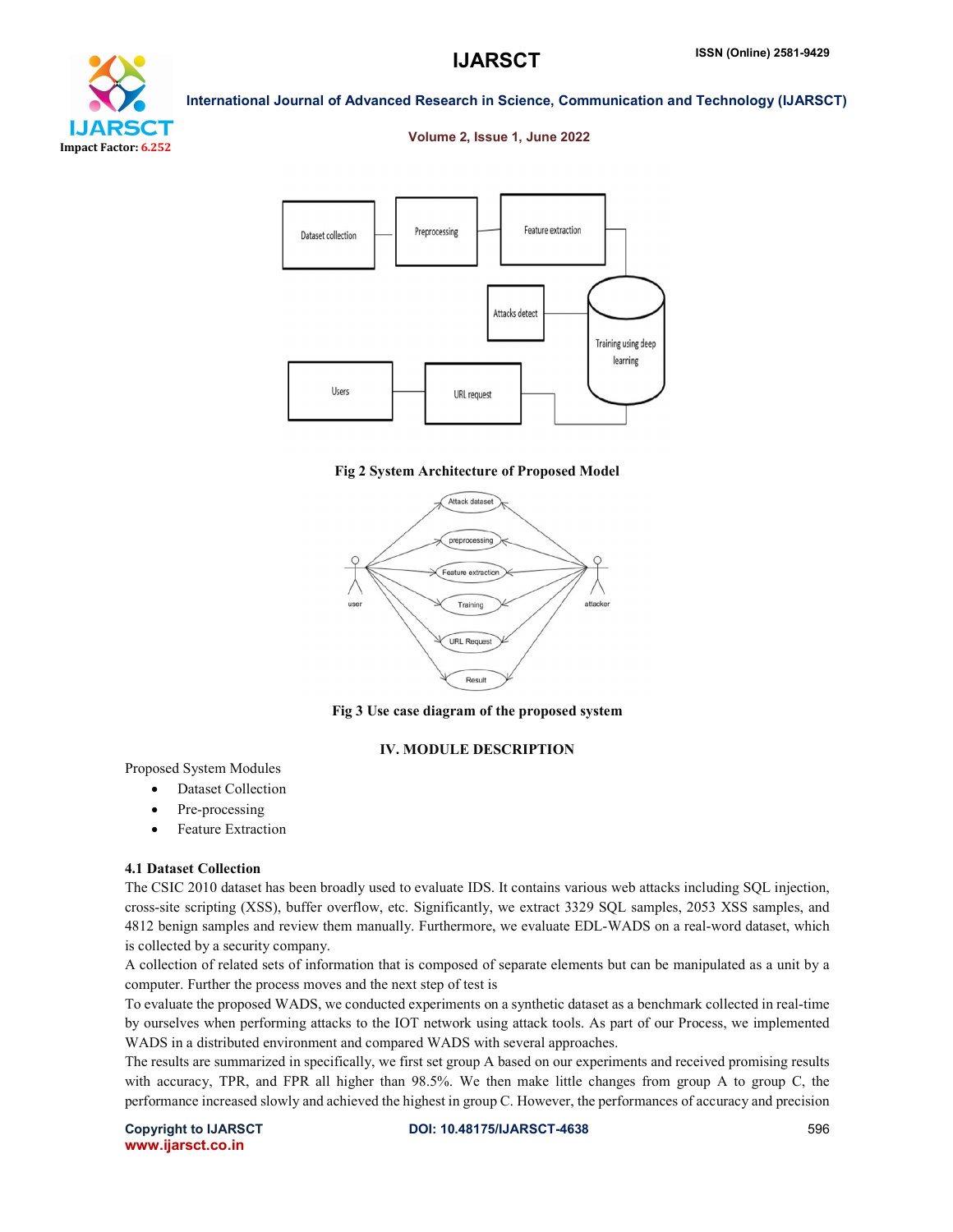

## Volume 2, Issue 1, June 2022

came to a sharp drop. We come to a conclusion that the kernel with size of  $7 \times 7$  is too wide to extract useful features for the MRN model. The accuracy and precision increased immediately when the kernel of  $7 \times 7$  is replaced. In the feature representation, we map every word in the URL requests to a vector of k-dimension, which is the row of the input matrix. T



Fig 4.1 Accuracy graph on real world dataset

## 4.2 Pre-processing

Data preprocessing is a process of preparing the raw data and making it suitable for a machine learning model. The URL requests will be tokenized by all punctuations and become easier and more readable to handle after data processing and then, The embedding layer is added into deep learning models and is trained with classifiers , we use data preprocessing task.

In the fine-tuning and updates module, all raw URL requests, normalized data, and detection results are recorded in a database to facilitate further analysis by the security experts. Moreover, EDL-WADS is designed to take advantage of experts' analysis to fine-tune deep learning models in the training phase and update these models incrementally in order to discover new web attacks.

When one of the three models is being fine-tuned and updated, the remaining two other models continue to work. This ensures the fine-tuning and update on one model makes very little negative impact on the overall detection making. Most importantly, in terms of the reliability, our proposed system is fault tolerant, namely, when one deep learning model is under attack e.g., attacks described in two other deep learning models are still active and making decisions jointly with very little performance degradation.

In WADS, we used an MLP model as an ensemble classifier to combine all intermediate vectors and make the final decision. The structure of the ensemble classifier is depicted in Fig. 7. The inputs of the model are vectors calculated using immediate vector Vi and reliability vector Vr. The concatenation and flatten layer will merge these vectors into one and propagate it to the MLP model. The MLP model and sigmoid layer will make the final decision on web attack detection.

We perform a comprehensive check and use an ensemble classifier. The comprehensive check is to calculate a vector Vr that denotes the reliability of results of every deep learning model, as described in Algorithm. First, we get Vm that represents the average of immediate vectors.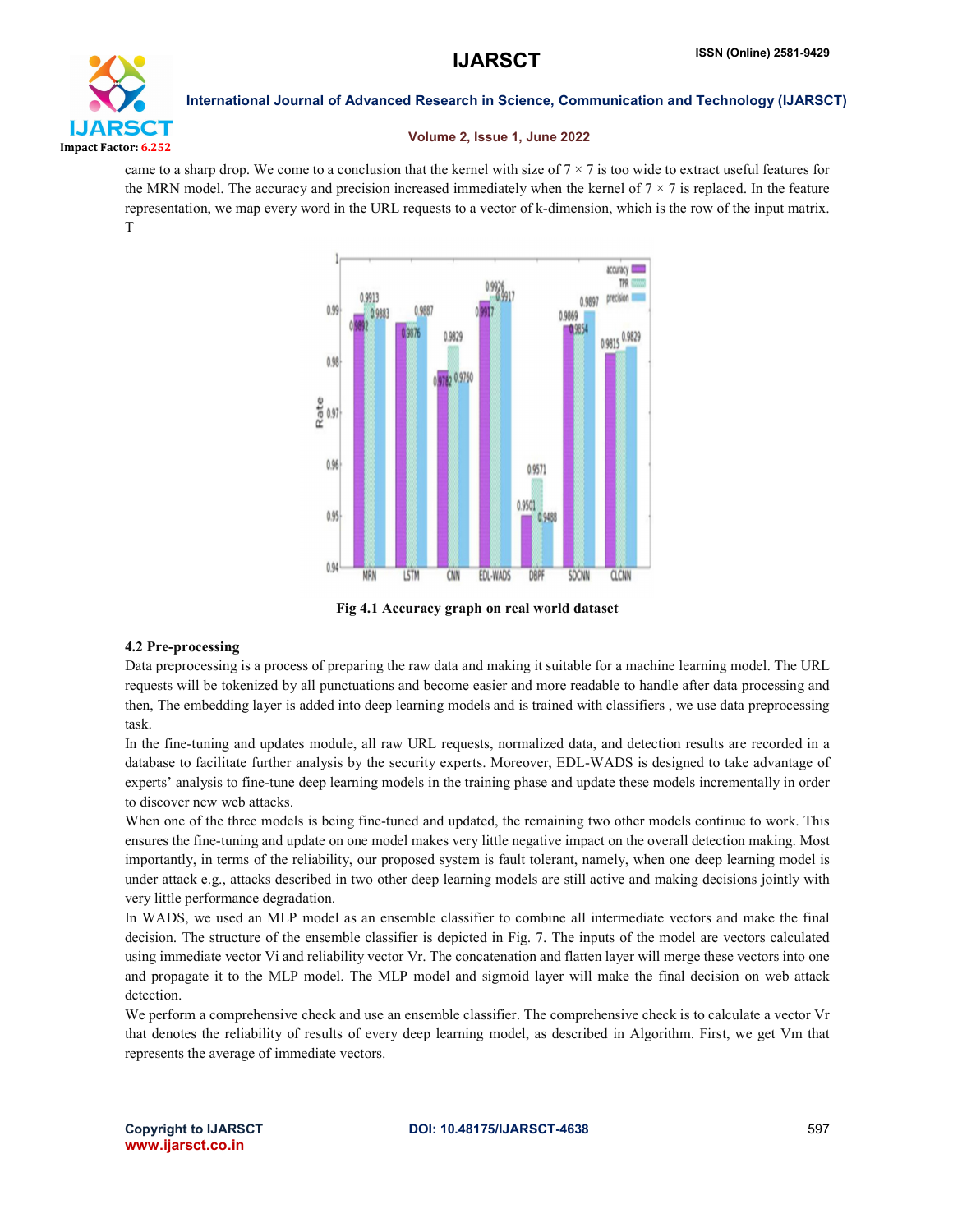## LIARS CT Impact Factor: 6.252

International Journal of Advanced Research in Science, Communication and Technology (IJARSCT)

## Volume 2, Issue 1, June 2022



Fig 4.2 Comprehensive check of MLP classifiers

## 4.3 Feature Extraction

Features are the core of all deep learning applications on account of deciding the ceiling of the performance. As the first module of WADS, it plays a critical role in keeping the quality and integrity of the input data. Considering the diversity of URL requests, data processing is utilized to remove unimportant information and decode the data flow.

In the feature representation of WADS, we use two methods for URL analysis, which are a method based on embedding layers and an approach presented. Significantly, we have concluded that automatic methods performed best in related works and utilized two automatic methods to analyze URL requests and transform them into vectors in WADS.

We utilized three deep learning models for classification, they are the MRN model, LSTM model, and CNN model, respectively. Further, the process proceeds and then, the MRN is a new structure of a computing unit, which has been improved on the bias of Residual Network (ResNet).

In WADS, we designed a CNN model that uses a feature representation method based on the embedding layer. The same procedure for URL requests normalization and feature representing model. However, in method two, the embedding layer is added into deep learning models and is trained with classifiers, while in method one, the model for normalization and classifier is separate and the model for normalization needs to be pretrained independently. It demonstrates that the comprehensive check and ensemble classifier have the capability of combining results from multiple deep learning models accurately and comprehensively. As a result, it helped improve the detection performance of EDL-WADS.

## $print(train_X[0])$ [} [1.16229295 -0.10964288 1.4465928 -0.62750562 0.48207798 1.13903241 0.48442739 -0.22580129 2.49776369 0.12654803 -0.5641164 0.12672219 0.80985203 -1.23510583 -0.5667066 -0.65169772 -0.41335336 -0.48850192  $-0.63845715$  $[ ]$  print(test\_X[0])

 $[\text{-}0.67658746\text{ -}0.10964288\text{ -}0.47825092\text{ -}0.9188512\text{ -}0.53227521\text{ -}0.54266714$  $-0.53386286 \quad 0.11306708 \quad -0.6199934 \quad 0.94683844 \quad 1.26672243 \quad 0.94812869$  $-1.23479347 - 0.31171765 - 0.61579497 - 0.70389918 - 0.41335336 - 0.48850192$  $-0.63845715$ 

Fig 4.3 Training and Test Dataset

Copyright to IJARSCT **DOI: 10.48175/IJARSCT-4638** 598 www.ijarsct.co.in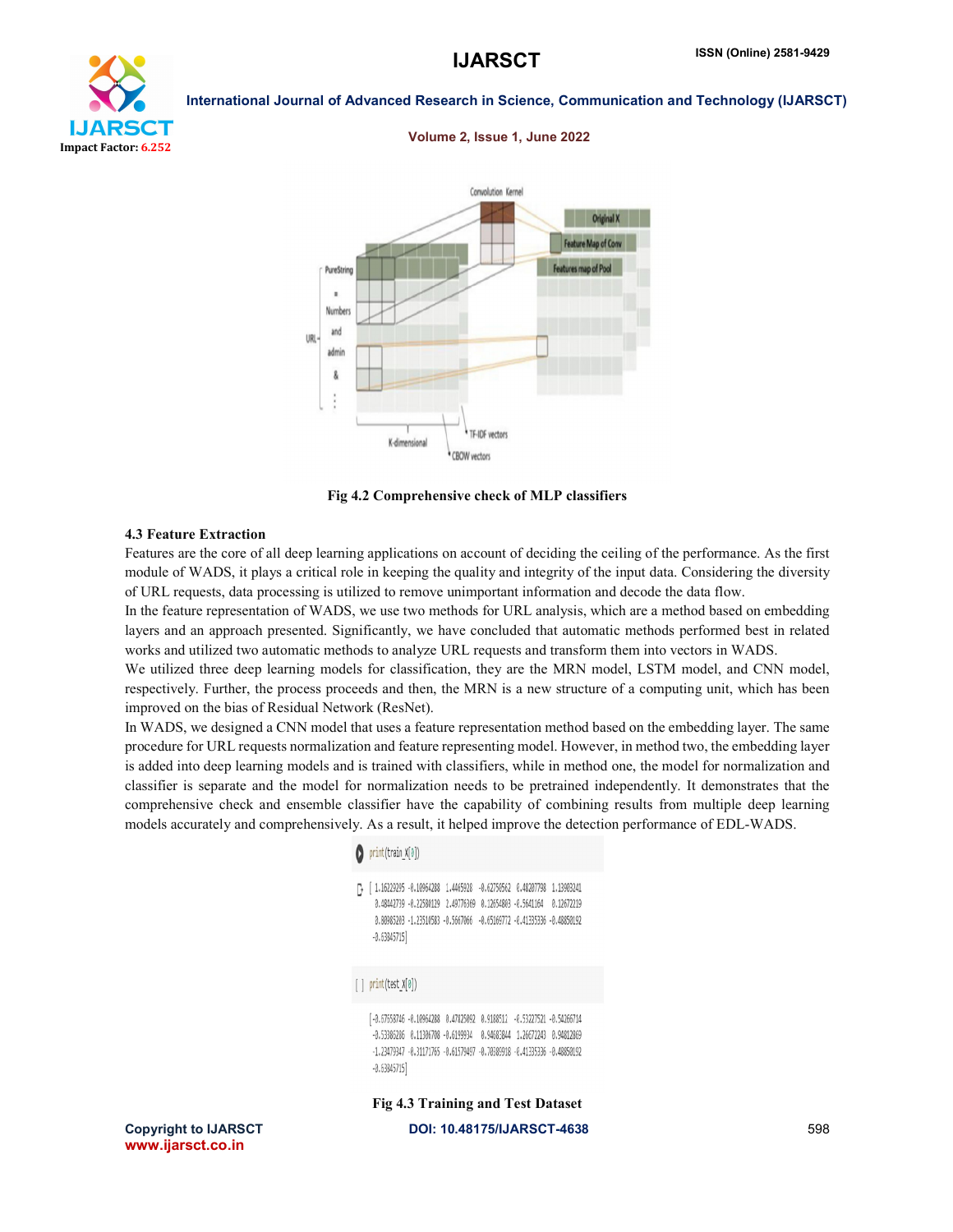

Volume 2, Issue 1, June 2022

**D** for model in models: model name = model. name model = model(max iter=2000) model.fit(train X, train y) print("Model Name:" + model name) print("Train Score:" + str(model.score(train X, train y))) print("Test Score: " + str(model.score(test X, test y)))

T> /usr/local/lib/python3.7/dist-packages/sklearn/svm/ base.py:289: ConvergenceWarning, Model Name: SVC Train Score: 0.8499181421712273 Test Score: 0.8484848484848485 Model Name:MLPClassifier Train Score: 0.9990919971934459 Test Score: 0.9967578325629173 Model Name:LGBMClassifier Train Score: 1.0 Test Score: 1.0

## Fig 4.4 Accuracy Score of SVC and MLPC classifier

## V. DEFINITION AND ACRONYMS

EDL-WADS: Ensemble Deep Learning based Web Attack Detection System MRN : Modified Random Network LSTM : Long short-term memory CNN : Convolutional Neural Network MLP : Multi-Layer Perceptron URL : Uniform Resource Locator

## VI. RESULT

The results obtained show that EDL-WADS achieves the highest accuracy, TPR, and precision as well as the lowest FPR. In this experiment, we collected 6075 anomalous requests from security tools and 4360 normal requests by programs automatically. The EDL-WADS system achieved 100% in TPR, which demonstrates that all web attacks are detected accurately. The other metrics also demonstrated high values. Only two of all requests are detected wrongly: normal requests were detected as malicious ones.

The security tools that we have used to perform attacks all use common and simple security rules to scan the target system. EDL-WADS detects such simple and common attacks with very high accuracy. Nonetheless, the EDL-WADS truly demonstrated its effectiveness on real-time web attacks detection, given these attack tools that we have selected are the most commonly used ones on the Internet.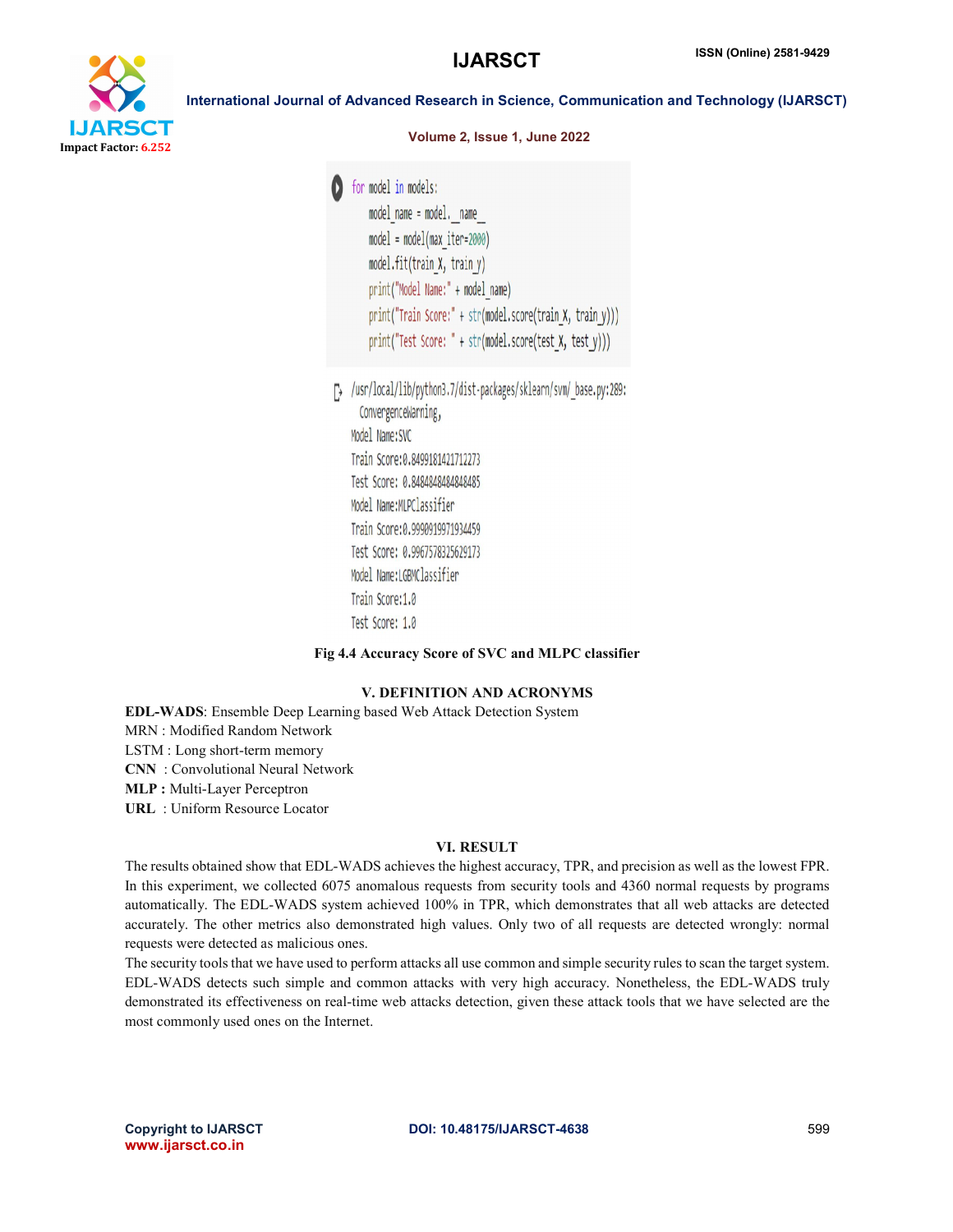

| <b>@</b> Maluare Attack Detection<br>$\left\langle \begin{array}{c} 1 \end{array} \right\rangle$ | $x +$<br>0.02700.1400 |                          | $v - 0$         |
|--------------------------------------------------------------------------------------------------|-----------------------|--------------------------|-----------------|
|                                                                                                  |                       |                          | $\nabla \Delta$ |
|                                                                                                  |                       |                          |                 |
|                                                                                                  |                       | MALWARE ATTACK DETECTION |                 |
|                                                                                                  |                       |                          |                 |
|                                                                                                  |                       |                          | 47              |
|                                                                                                  |                       |                          |                 |
|                                                                                                  | OT:                   | Svitch:                  |                 |
|                                                                                                  | 5262                  | $\frac{1}{3}$            |                 |
|                                                                                                  | PKT Count:            | Byte Count:              |                 |
|                                                                                                  | 31                    | 3030                     |                 |
|                                                                                                  | Duration:             | Dur NSEC:                |                 |
|                                                                                                  | 31                    | 8.05E+08                 |                 |
|                                                                                                  | Tot Duration:         | Flows:                   |                 |
|                                                                                                  | 3.13E08               | 5                        |                 |
|                                                                                                  | Packet Irs:           | Pocket per Flow:         |                 |
|                                                                                                  | 10                    | O                        |                 |
|                                                                                                  | <b>DyteperFlow:</b>   | Pocket Rate:             |                 |
|                                                                                                  | 2940                  | $\mathbf{1}$             |                 |
|                                                                                                  | Pair Flow:            | Port No:                 |                 |

## Volume 2, Issue 1, June 2022

International Journal of Advanced Research in Science, Communication and Technology (IJARSCT)

Fig 5 Output by the Proposed System

## CASE 1: IOT DEVICE ATTACKED

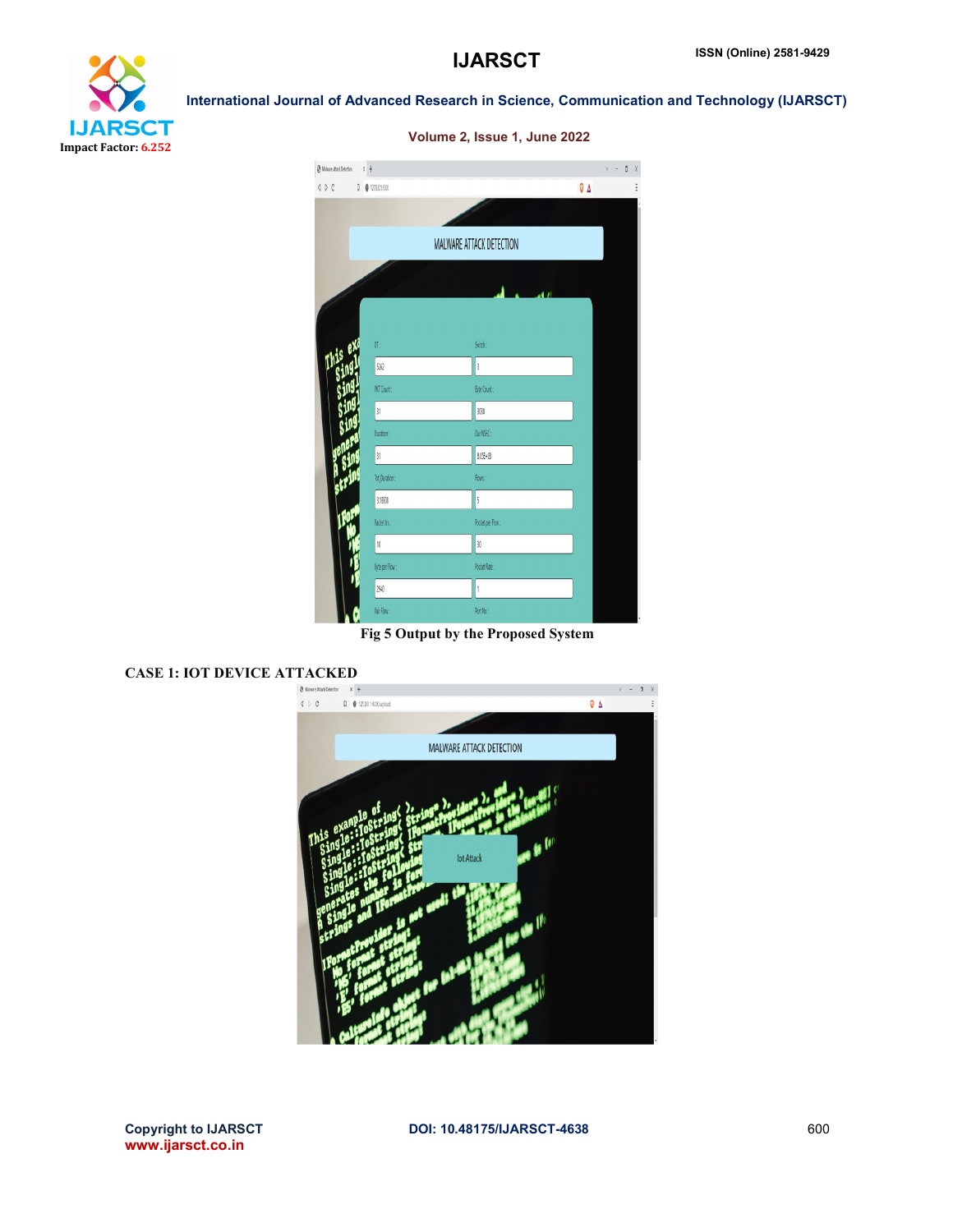



### Volume 2, Issue 1, June 2022

## CASE 2: IOT DEVICE NOT ATTACKED

## VII. CONCLUSION

In this article, we proposed a novel WADS, EDL-WADS, for IoTs. Specifically, the EDL-WADS consisted of some modules. A feature learning module for URL request representations. A deep learning module composed of three deep learning models for producing different representations of URL requests in order to exploit the advantages from a variety of classification. A comprehensive decision module for combing the results from the three deep learning models and making the final decision with an ensemble classifier.

## **REFERENCES**

- [1]. M. Lin, C. Chiu, Y. Lee, and H. Pao, "Malicious URL filtering—A big data application," in Proc. IEEE Int. Conf. Big Data, 2013, pp. 589–596.
- [2]. D. Kar, S. Panigrahi, and S. Sundararajan, "SQLiDDS: SQL injection detection using query transformation and document similarity," in Proc. Int. Conf. Distrib. Comput. Internet Technol., 2015, pp. 377–390.
- [3]. A. Le, A. Markopoulou, and M. Faloutsos, "PhishDef: URL names say it all," in Proc. IEEE INFOCOM, 2011, pp. 191–195.
- [4]. J. Qiu, L. Du, D. Zhang, S. Su, and Z. Tian, "Nei-TTE: Intelligent traffic time estimation based on fine-grained time derivation of road segments for smart city," IEEE Trans. Ind. Informat., vol. 16, no. 4, pp. 2659–2666, Apr. 2020.
- [5]. P. Bisht, P. Madhusudan, and V. N. Venkatakrishnan, "Dynamic candidate evaluations for automatic prevention of SQL injection attacks," ACM Trans. Inf. Syst. Secur., vol. 13, no. 2, pp. 398–404, 2010.
- [6]. C. Luo, S. Su, and Y. Sun, "A convolution-based system for malicious URL requests detection," Comput. Mater. Continua, vol. 61, no. 3, pp. 399–411, 2019.
- [7]. M. Li, Y. Sun, H. Lu, S. Maharjan, and Z. Tian, "Deep reinforcement learning for partially observable data poisoning attack in crowdsensing systems," IEEE Internet Things J., vol. 7, no. 7, pp. 6266–6278, Jul. 2020.
- [8]. Y. H. Hwang, "IoT security & privacy: Threats and challenges," in Proc. 1st Acm Workshop on Iot Privacy Trust and Security, 2015.